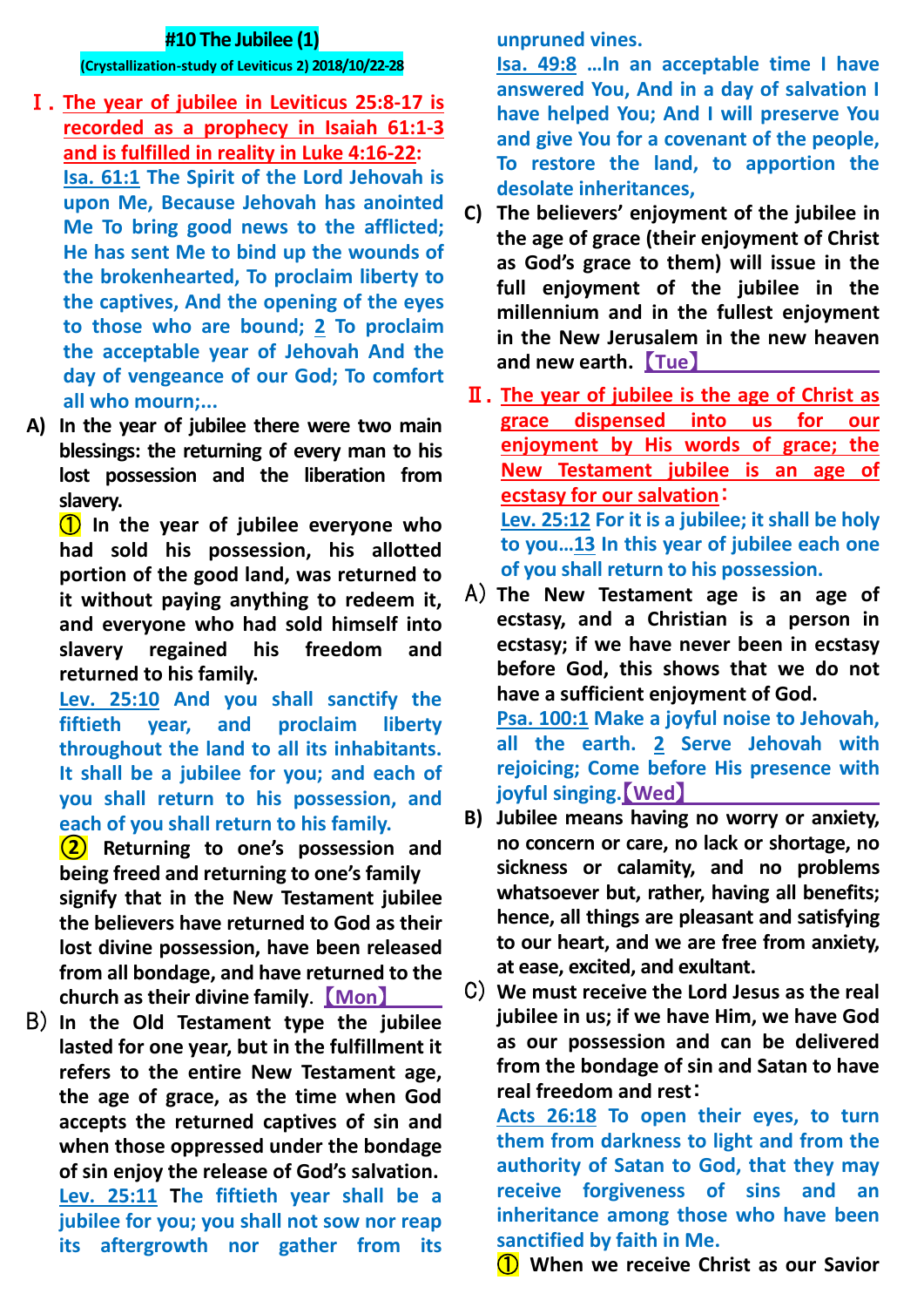**and life, He comes into us to be our jubilee, but unless we allow Him to live in us and unless we live by Him, we are not practically living in the jubilee.**

**2 Cor. 6:2 For He says, "In an acceptable time I listened to you, and in the day of salvation I helped you.'' Behold, now is the well-acceptable time; behold, now is the day of salvation.**

② **If our heart is set on any person, thing, or matter other than the Lord, this is idolatry, and the end is wretchedness.**

③ **If we allow Christ to live in us and we live by Him, everything is to our satisfaction; otherwise, everything is a problem, and nothing is a jubilee.**

- **D) Everything can be satisfying to us only after we have gained the all-inclusive Christ as our enjoyment; it is not outward persons, matters, or things but Christ within us who enables us to be calm and free of worries as we face all kinds of situations.** 【**Thu**】
- Ⅲ.**The proclamation of the jubilee in Luke 4 governs the central thought of the whole Gospel of Luke, and the parable of the prodigal son in Luke 15 is an excellent illustration of the jubilee:**
- **A) The prodigal son left his father's house, selling his possession and himself:**

① **The content of a vessel is its possession, and man is a vessel of God; hence, if man does not have God as his possession and enjoyment, he is empty and poor**

**Rom. 9:23 In order that He might make known the riches of His glory upon vessels of mercy, which He had before prepared unto glory,**

**Psa. 16:5 Jehovah is the portion of my inheritance and of my cup; You maintain my lot.**

② **Adam lost his portion of the enjoyment of God when he did not take the tree of life; all the unbelieving people of the world have lost God as their possession and enjoyment and have sold their members to sin in order to become slaves of sin.**

③ **Human life is nothing but labor and** 

**sorrow and will soon be gone; the true condition of human life is vanity of vanities, emptiness of emptinesses—a chasing after wind.**

④ **Fallen people have no real dwelling place; they are drifting about and wandering without a home, because God is man's real dwelling place.**

**B) One day the prodigal son returned to his possession and his father's house; that was a jubilee, a liberation, and everything became pleasant and satisfying.**

① **In redemption God is our possession for our enjoyment; to be saved is to return to our inheritance, to return to God, to come back to God and enjoy Him anew as our possession.**

**Eph. 1:13 In whom you also, having heard the word of the truth, the gospel of your salvation, in Him also believing, you were sealed with the Holy Spirit of the promise, 14 Who is the pledge of our inheritance unto the redemption of the acquired possession, to the praise of His glory.**

② **To be saved is to gain God; when we have God, we have everything; without God, we have nothing.**

③ **God has become our blessed portion in Christ, but many Christians are unhappy and are like lights that do not shine, because they do not "turn on the switch" by taking God as their portion.**

**C) The father's acceptance of the son and the son's returning to his father and his father's house were the year of jubilee to the son, the year of grace.**

① **God in Christ has become the fattened calf for the enjoyment of the repentant and returned prodigal sons.**

② **This corresponds to Leviticus 25:11-12, which says that the people were neither to sow nor reap in the year of the jubilee but only to eat and enjoy; once we repent and return to God by receiving the Lord Jesus, we obtain God within, and this is the beginning of our jubilee.**

③ **We are not the Father's hired servants but His enjoying sons, and we can continually enjoy God as our possession from now unto eternity.** 【**Fri & Sat**】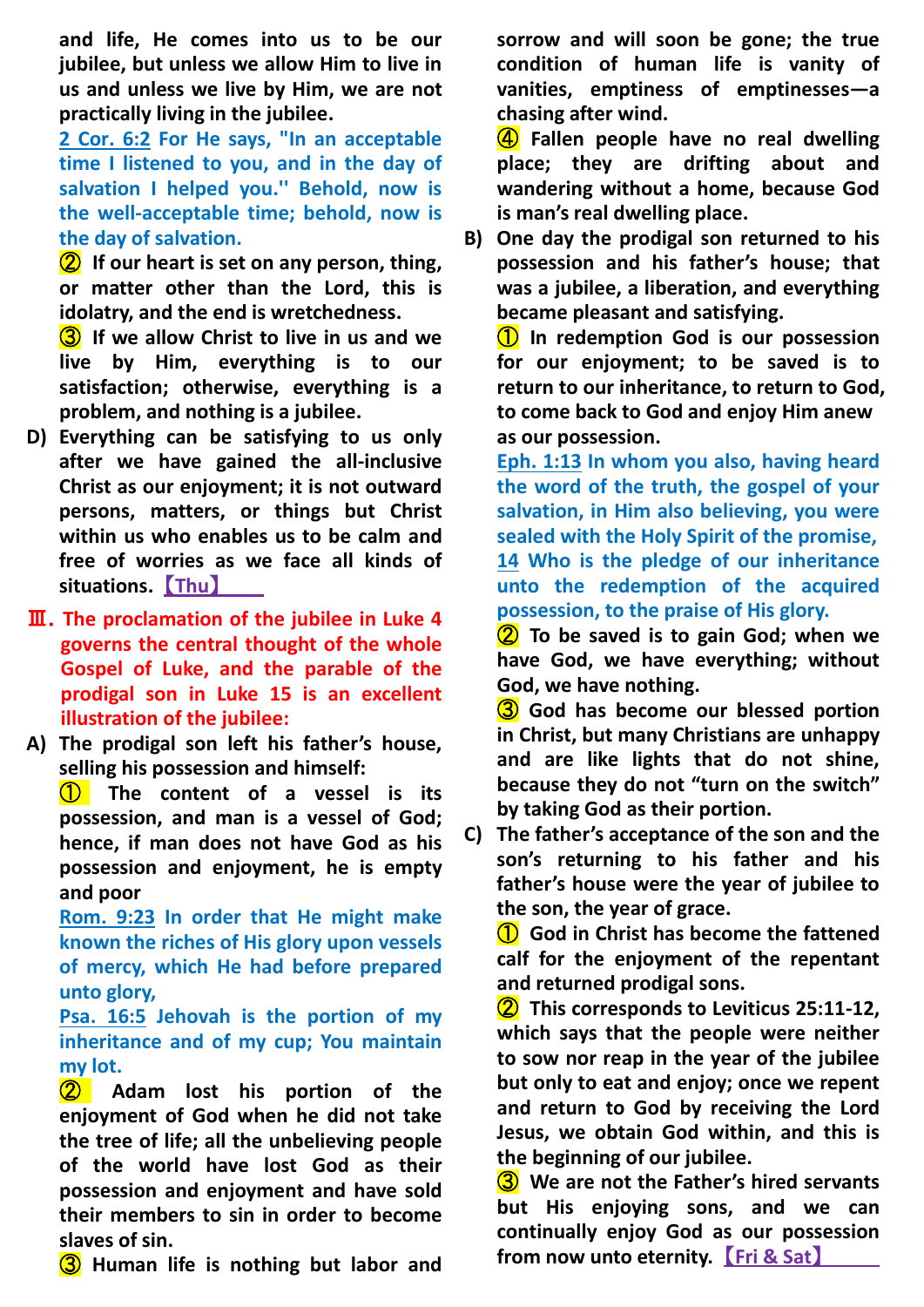# Experience①: Those released after listening to the gospel of Jubilee should preach the gospel of Jubilee to their friends

Ephesians 2:12 says that people living in the world today have no hope and are without God. Whether rich or poor, noble or base, civilized or barbaric, everyone is the same; all have no hope and are without God. Not only so, people today have fallen to such an extent that they have sold themselves to sin and Satan.

The basic problem is that man has sold himself and lost God; thus, he has completely lost his freedom and his own possession and has become a slave. Paul says in Romans 7:14, "But I am fleshy, sold under sin." Not only the unbelievers but even many who are believers are still not wholly delivered from the slavery under Pharaoh.

In the year of jubilee there are two main blessings: the returning of every man to his lost possession and the liberation from slavery. If we want to be truly free and able to enjoy God as our possession, we must receive the Lord Jesus as the real jubilee in us. If we have Him, our possession is recovered and our freedom is returned to us. The Lord Jesus has released us so that we may have God as our possession and be delivered from the bondage of sin and Satan in order that we may have real freedom.

Every one of us who has experienced the grace of the Lord can testify that before we were saved, we had no freedom and no control over ourselves. Now that we have been saved, the Lord has released us from within so that we are no longer slaves. Not only so, we have been brought back to God as our possession. The Lord Jesus said in Matthew 11:28, "Come to Me all who toil and are burdened, and I will give you rest." We are no longer those who toil and are burdened; we are those who have freedom and enjoy rest. Furthermore, we are no longer poor; instead, we have God as our inheritance. This is the meaning of the year of jubilee.

For Junior & Senior High School / College Students OL: In the Old Testament type the jubilee lasted for one year, but in the fulfillment it refers to the entire New Testament age, the age of grace, as the time when God accepts the returned captives of sin and when those oppressed under the bondage of sin enjoy the release of God's salvation.

Luke 4:18 "The Spirit of the Lord is upon Me, because He has anointed Me to announce the gospel to the poor; He has sent Me to proclaim release to the captives, and recovery of sight to the blind, to send away in release those who are oppressed, 19 To proclaim the acceptable year of the Lord, the year of jubilee.''

FN "the poor": Poor in heavenly, spiritual, and

divine things.

FN "the captives": Prisoners of war, exiles and prisoners under Satan's bondage.

FN "recovery of sight": Recovery of sight is related to being released from the power of Satan. FN "those who are oppressed": From a verb meaning to break in pieces. Here it denotes being oppressed under Satan in sickness or in sin

From the revelation of liberation of jubilee in Leviticus, you should realize that whether rich or poor, noble or base, all are suffering under the bondage and oppression of Satan.

In the New Testament age, the Lord announced the year of jubilee. Hallelujah! Thank the Lord! As a believer in the New Testament age, you are liberated from slavery of Satan and able to enjoy the life of jubilee as your portion. In the real school life, when there are jealousy, competition, impatience, explosion of anger, pride, inferiority coming out from inside, call upon the name of the Lord, you will be free from these bondages and you can experience to enjoy the Lord much more abundantly. Amen!

Except Christian, there is no one who can be released from the bondage. It is you who can be released from the bondage of Satan. In Japan, including Catholic (0.4%), the Christian population is only seven out of a thousand people. Please Love the Japanese, have the testimony of rejoicing life of jubilee and have the ambition to preach the gospel to them. You should not think that "I am saved. It is their problem whether the classmates will be saved. It is nothing to do with myself."

The characteristics of the Gentiles are bondage, anguish, poverty, darkness and slavery. You should not judge their condition only on the outside. Whether they are from wealthy families or descendants of famous families, everyone needs to be saved by listening to the news of the gospel of Jubilee. First of all, please pray as follows,

"Oh! Lord Jesus, I live a rejoicing life of jubilee for myself and my classmates. Even though there are difficulties, failures, I confess my sins and go back to the life of jubilee.

Please have mercy on my friends. I do not want to see them suffering under Satan's bondage and eventually die in the lake of fire. I pray for them. Please give me the opportunity to preach the gospel to them. Lord, please save them!" Experience②: When you turn your heart to Christ

within and not to the outward persons, matters and things and let Christ live, you can have a rejoicing life of jubilee.

The Chinese word for jubilee means "everything being to one's satisfaction." When everything is to